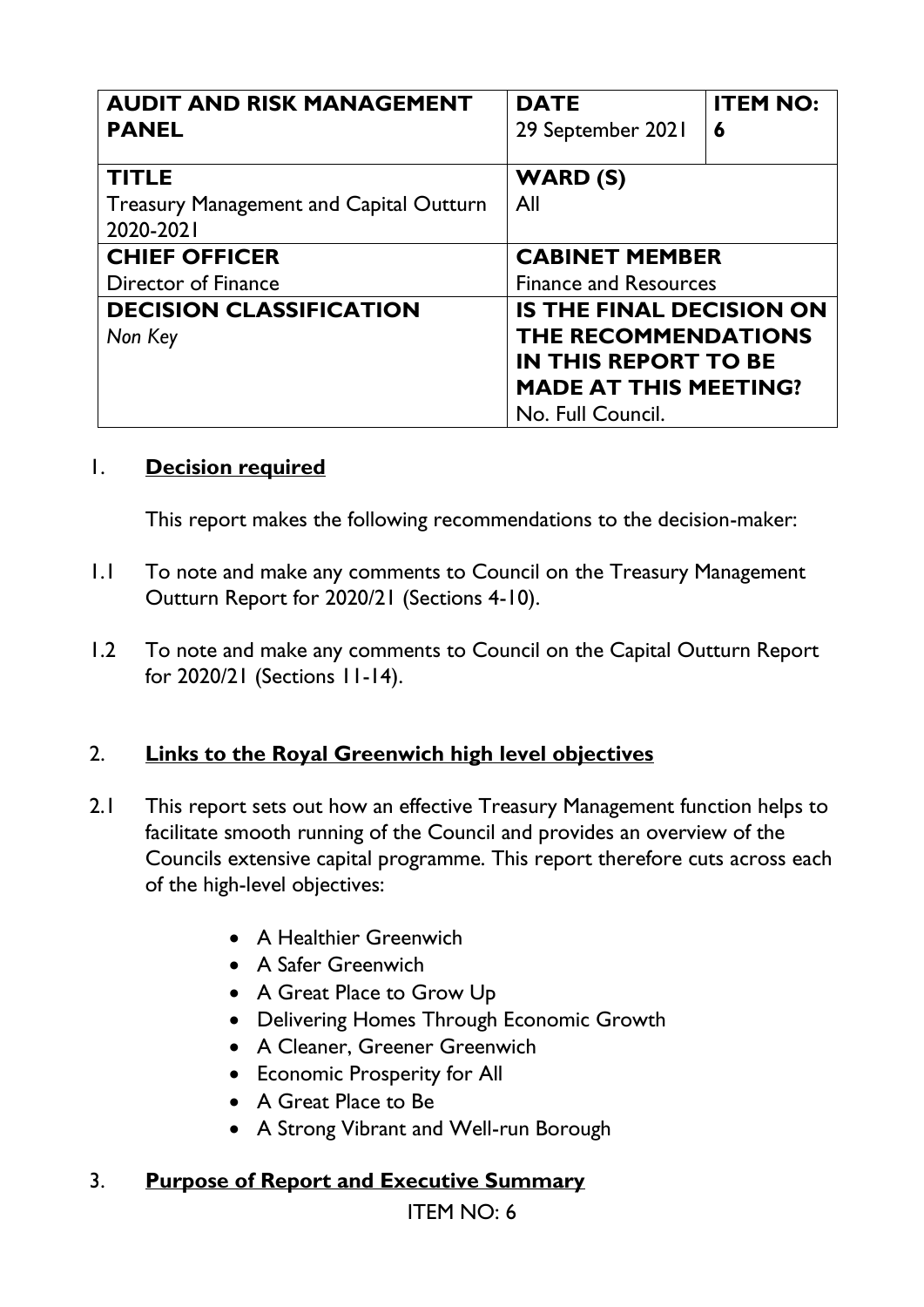3.1 The report comprises of two sections (Treasury Management Outturn 2020/21 and Capital Outturn 2020/21).

#### Treasury Management

- 3.2 This Report summarises the Council's treasury management activities during 2020/21, as required to ensure compliance with the Chartered Institute of Public Finance and Accountancy's Treasury Management code, which requires the Council to approve a treasury management annual report.
- 3.3 The Council treasury's team ensures adequate liquidity for revenue and capital activities, security for investments and to manage risks within all treasury management activities. Procedures and controls to achieve these objectives are well established both through member reporting, and through officer activity detailed in the Council's Treasury Management Practices.

#### Capital Programme

3.4 Section two of the report sets out the Outturn Capital position for 2020/21 and forms part of the Corporate Capital Strategy governance framework.

### 4. **Introduction and Background**

- 4.1 This Treasury Management Outturn Report covers:
	- Part 5 Borrowing Position as at 31 March 2021
	- Part 6 Borrowing Strategy for 2020/21
	- Part 7 Debt Rescheduling
	- Part 8 Investment Rates in 2020/21
	- Part 9 Investment Outturn for 2020/21
	- Part 10 Compliance with Treasury Limits

# **5 Borrowing Position as at 31 March 2021**

5.1 The Council's treasury position as at 31 March 2021, is presented in Table 1 below and shows a further reduction in actual borrowing of  $E\frac{3}{2}$ m through the maturity of historical debt.

*Table 1 – Treasury Position as at 31/03/21 (comparator as at 31/03/20)*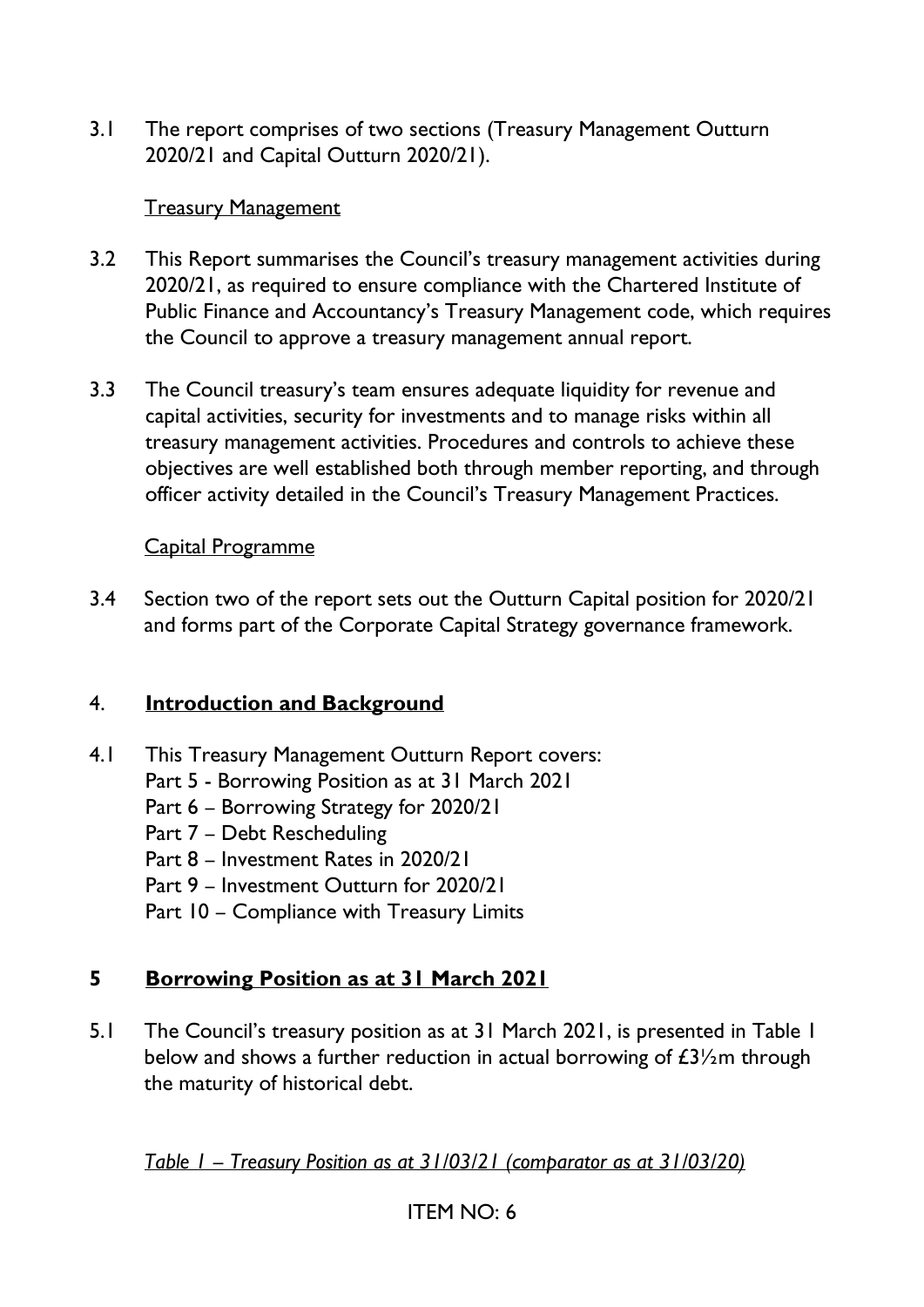| <b>Position</b>                | <b>Principal</b><br>$\mathbf{f}$ m |           | Rate $3$<br>%                                |    | Maturity <sup>4</sup> |
|--------------------------------|------------------------------------|-----------|----------------------------------------------|----|-----------------------|
| PWLB <sup>1</sup><br>Other $2$ | 245.654<br>129.000                 | (129.000) | $(249.108)$ 4.54 $(4.53)$<br>$4.18$ $(4.18)$ |    |                       |
| <b>Debt</b>                    | 374.654                            | (378.108) | 4.42(4.42)                                   | 33 | (33) years            |

Note:

- 1 Public Works Loans Board fixed rate maturity loans
- 2 Mainly Lenders Option Borrowers Option (LOBO) loans from banks that are fixed rate for a period, with an option for the lender to revise the rate and a subsequent option for the borrower to repay without penalty
- 3 The weighted average rate on 31 March
- 4 The residual weighted average maturity as at 31 March.

### **6 Borrowing Strategy for 2020/21**

- 6.1 During 2020/21, the Council maintained an under-borrowed position. This meant that the capital borrowing need, was not funded with loan debt, as cash supporting the Council's reserves, balance and cash flow were used as an interim measure. This strategy was prudent as investment returns were low and minimising counterparty risk on placing investment also needed to be considered.
- 6.2 The policy of temporarily avoiding new borrowing in this way has served well over the last few years. However, against a background of increase capital investment for housing development, the refinancing risk for the council also increases – the need for actual external borrowing is kept under review by the Director of Finance.
- 6.3 PWLB rates are based on, and are determined by, gilt (UK Government bonds) yields through H.M. Treasury determine a specified margin to add to gilt yields. Gilt yields were on a generally falling trend during the last year. During the year, the 50-year PWLB (certainty) rate for new long-term borrowing averaged 2.14%, with 25 years at 2.33%.
- 6.4 With investment balances still yielding low returns, the interest foregone by temporarily using them to support the capital programme was less than the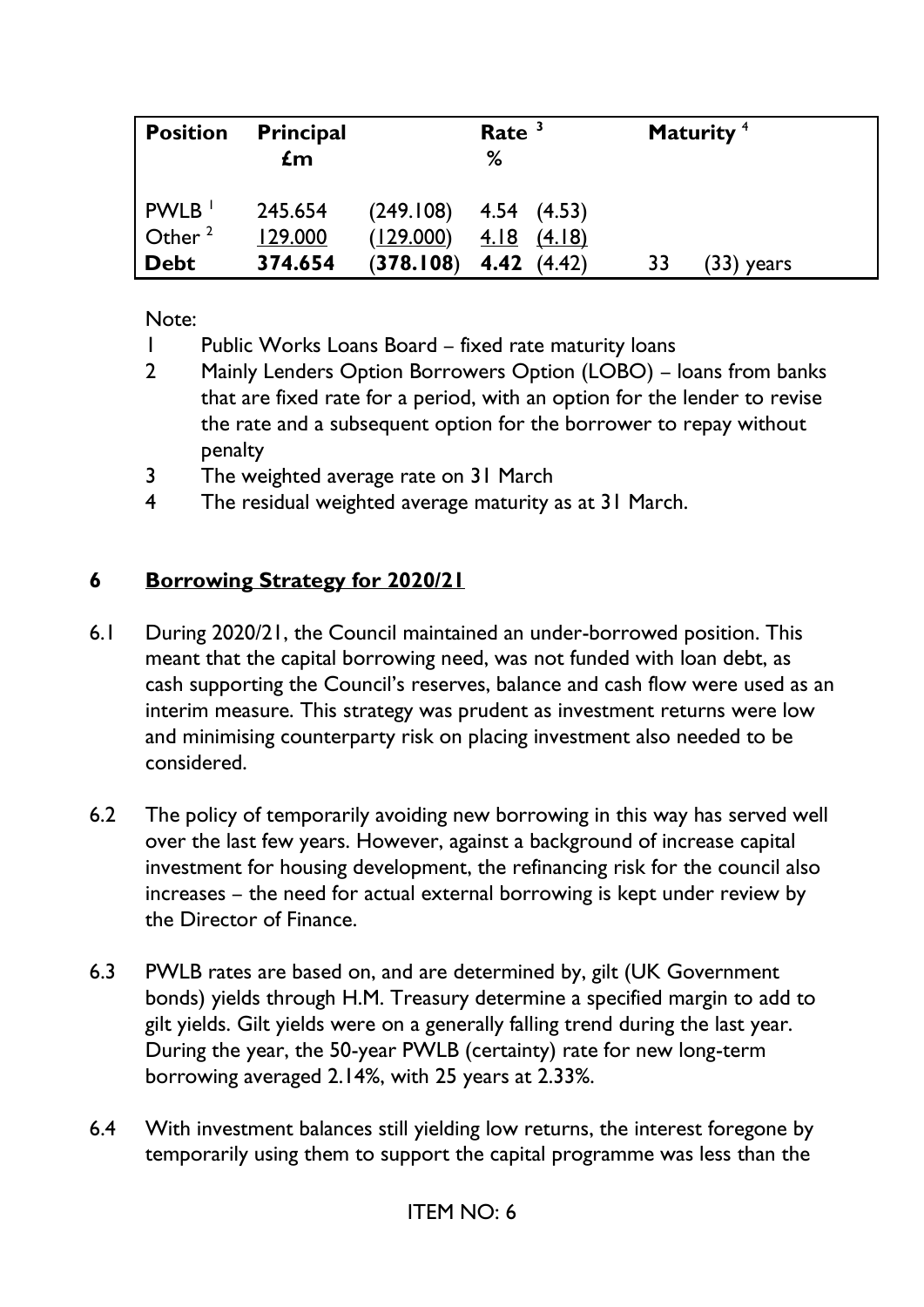cost of undertaking new debt and this also reduced investment counterparty risk. No new borrowing was therefore undertaken during the year.

6.5 A comparison of the Capital Financing Requirement and Borrowing activity for 2020/21 is as shown in Table 2.

| £000                            | 2020/21       |
|---------------------------------|---------------|
|                                 | <b>Actual</b> |
| <b>CFR at 31 March</b>          | 672,958       |
|                                 |               |
| Debt at I April                 | 378,108       |
| Debt maturing                   | (3, 454)      |
| <b>Add</b>                      |               |
| New Net Borrowing               |               |
| Debt at 31 March                | 374,654       |
| <b>Under / (Over) Borrowing</b> | 298,304       |

*Table 2 – CFR and Borrowing Levels 2020/21* 

6.6 The maturity profile of the debt portfolio at the end of the year is shown in Charts 1 and 2.



*Chart 1 – Debt Maturity and Rate Profile (assuming contract term for LOBOs)* 

*Chart 2 - Debt Maturity and Rate Profile (assuming next call date for LOBO's)*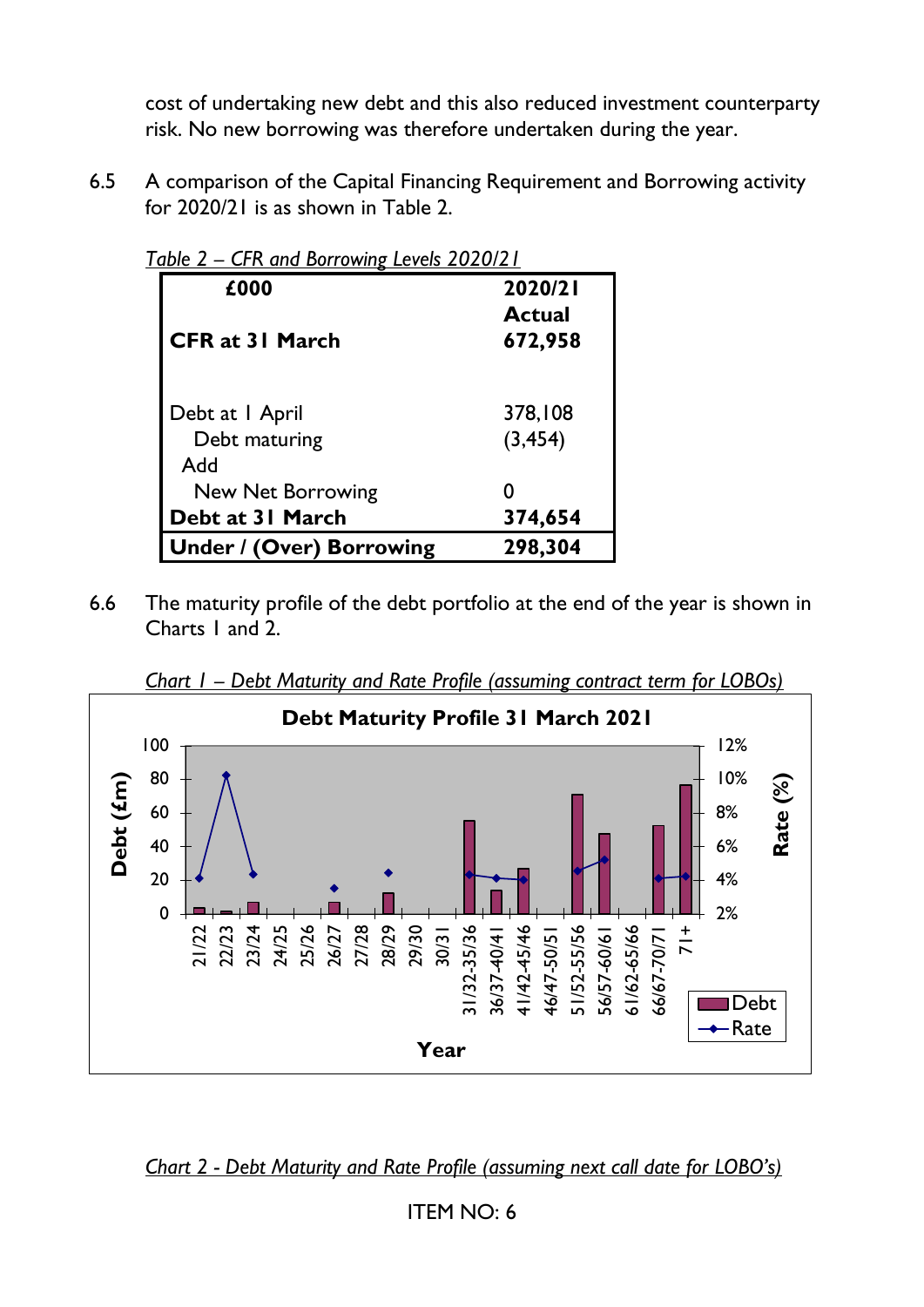

- 6.7 The average interest rate for the debt portfolio has remained relatively low over recent years and is currently 4.42%.
- 6.8 The weighted average duration of the portfolio is 33 years.

# **7 Debt Rescheduling**

7.1 Debt rescheduling opportunities have been limited due to the level of premium (penalty) that would be chargeable on by the PWLB and LOBO providers. No debt rescheduling was undertaken during the financial year.

# **8 Investment Rates in 2020/21**

8.1 Table 3 below compares the forecasts made in the 2020/21 Treasury Management Strategy (presented to Council on 26/02/20) with events during the year. Forecasts were made before the COVID 19 pandemic outbreak.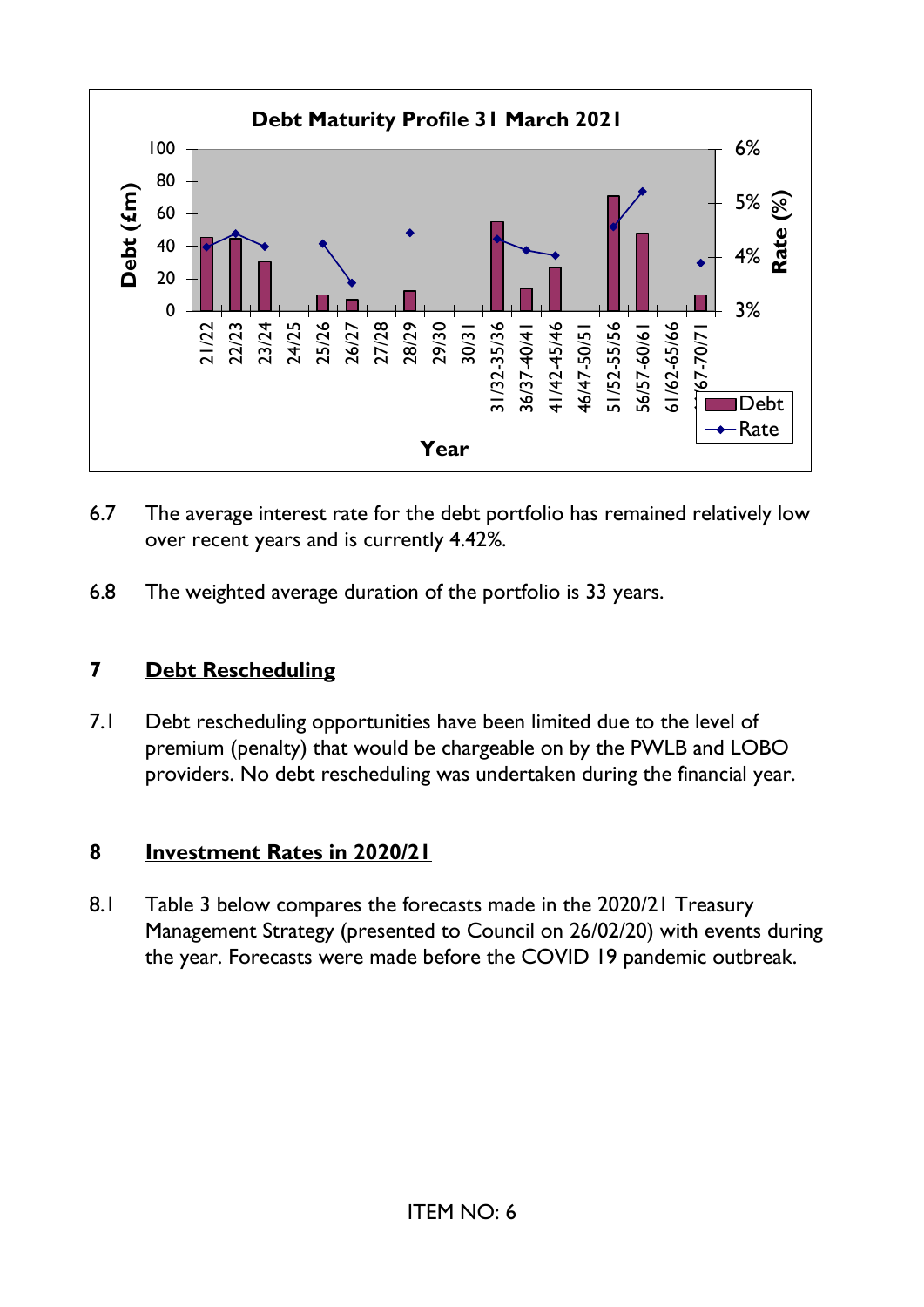| <b>Forecast</b>                                        | <b>Actual</b>                |
|--------------------------------------------------------|------------------------------|
| Bank Rate expected to remain The rate was reduced from |                              |
| at 0.75% until 2021                                    | 0.75% to 0.25% on 11/03/2020 |
|                                                        | and to 0.10% on 19/03/2020.  |
|                                                        | This was due to the COVID 19 |
|                                                        | pandemic.                    |

*Table 3 – Investment Rate 2020/21(Forecast v Actual)* 

### **9 Investment Outturn for 2020/21**

- 9.1 Investment balances were  $£125m$  as at 31 March 2021 ( $£137m$  in 2020), with an annualised investment return of 0.04% (compared to 0.40% in the previous year).
- 9.2 King & Shaxson continue to be our custody account holders although there were no new investment in Treasury bills during the year, whilst the Bank Rate was lowered from 0.75% to 0.25% on 11 March 2020 and again to 0.1% on 19 March 2020 as a result of the Covid-19 pandemic. Further movements either way will depend on how the financial markets cope with the evolving pandemic.
- 9.3 Security and liquidity have remained the priorities of the council throughout the year in order to reduce counterparty risk as much as possible*.* Due to uncertainties surrounding the impact of covid-19 on financial organisations and the need to hold a more liquid portfolio, all new investments were invested in Debt Management Account Deposit Facility (DMADF).
- 9.4 Greenwich maintained a short duration investment portfolio:
	- Monies invested in the DMADF and Treasury Bills had a maximum duration of 6 months
	- Treasury Bills can also be sold on the secondary market if there is a need to liquidate them
- 9.5 The portfolio thus remained liquid in case the economic situation changed and there was a sudden need to change the investment strategy.

# **10 Compliance with Treasury Limits**

10.1 During the financial year the Borough operated within the treasury limits and Prudential Indicators set out in the Annual Treasury Strategy Statement. The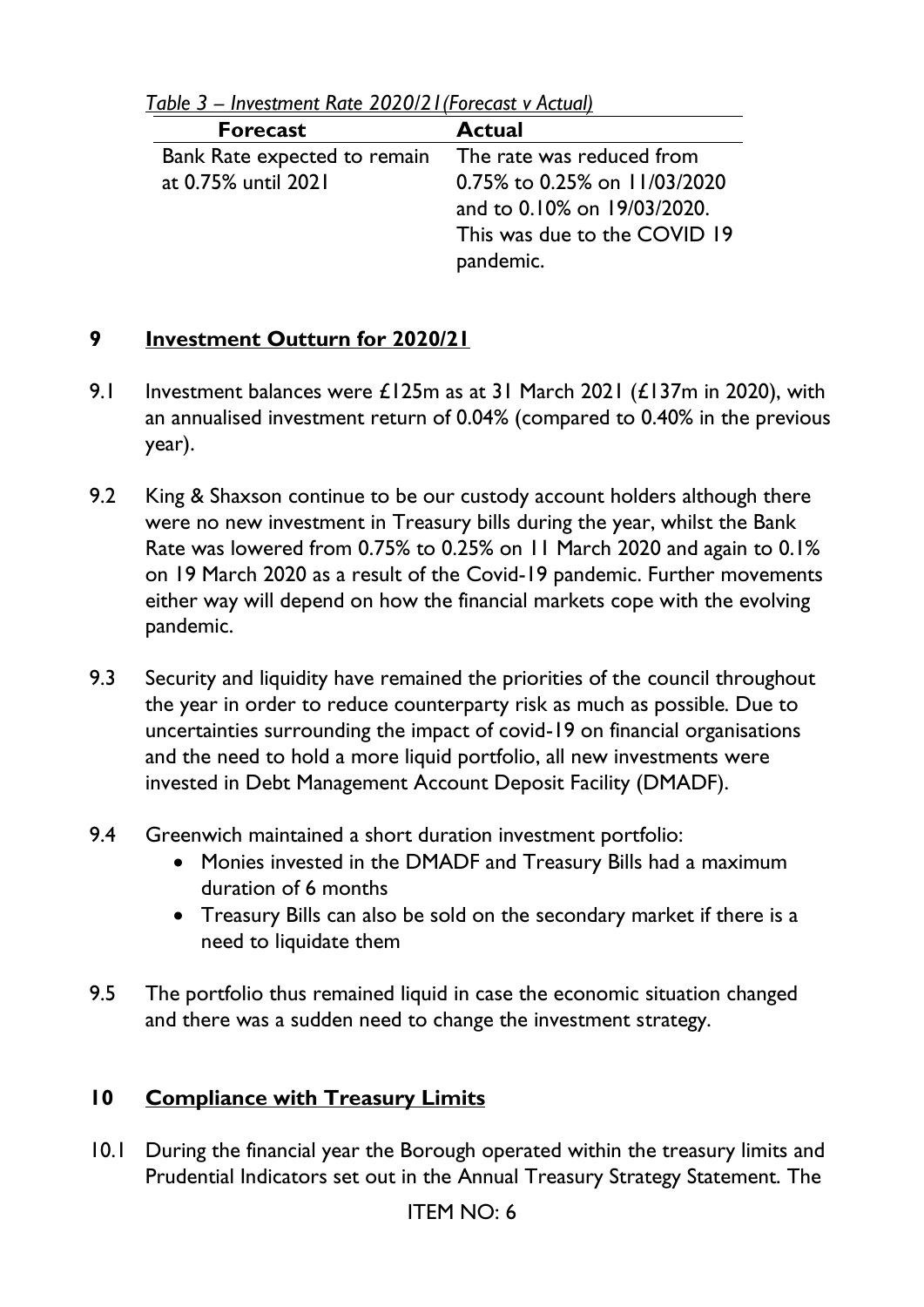outturn for the Treasury Management Indicators is shown in Appendix A.

- 10.2 The Council's investment policy is governed by Ministry of Housing, Communities and Local Government (MHCLG) investment guidance, which has been implemented in the annual investment strategy approved by the Council on 26 February 2020. This policy sets out the approach for choosing investment counterparties.
- 10.3 The Authority uses a combination of credit ratings, and economic news / market data such as credit default swaps, ratings outlook etc, delivered via various sources including Bloomberg and external advisors, to ensure that decisions are made with the best real time information available.
- 10.4 The investment activity during the year conformed to the approved strategy.

# **Capital Outturn 2020/21**

### **11. Programme**

11.1 In 2020/21 the Council invested £179m acquiring or maintaining fixed assets, such as land, buildings, and equipment, with the majority of this sum attributable to the Council's programme of Housing, Schools and Regeneration projects.



 *Figure 1: Capital Expenditure by Category*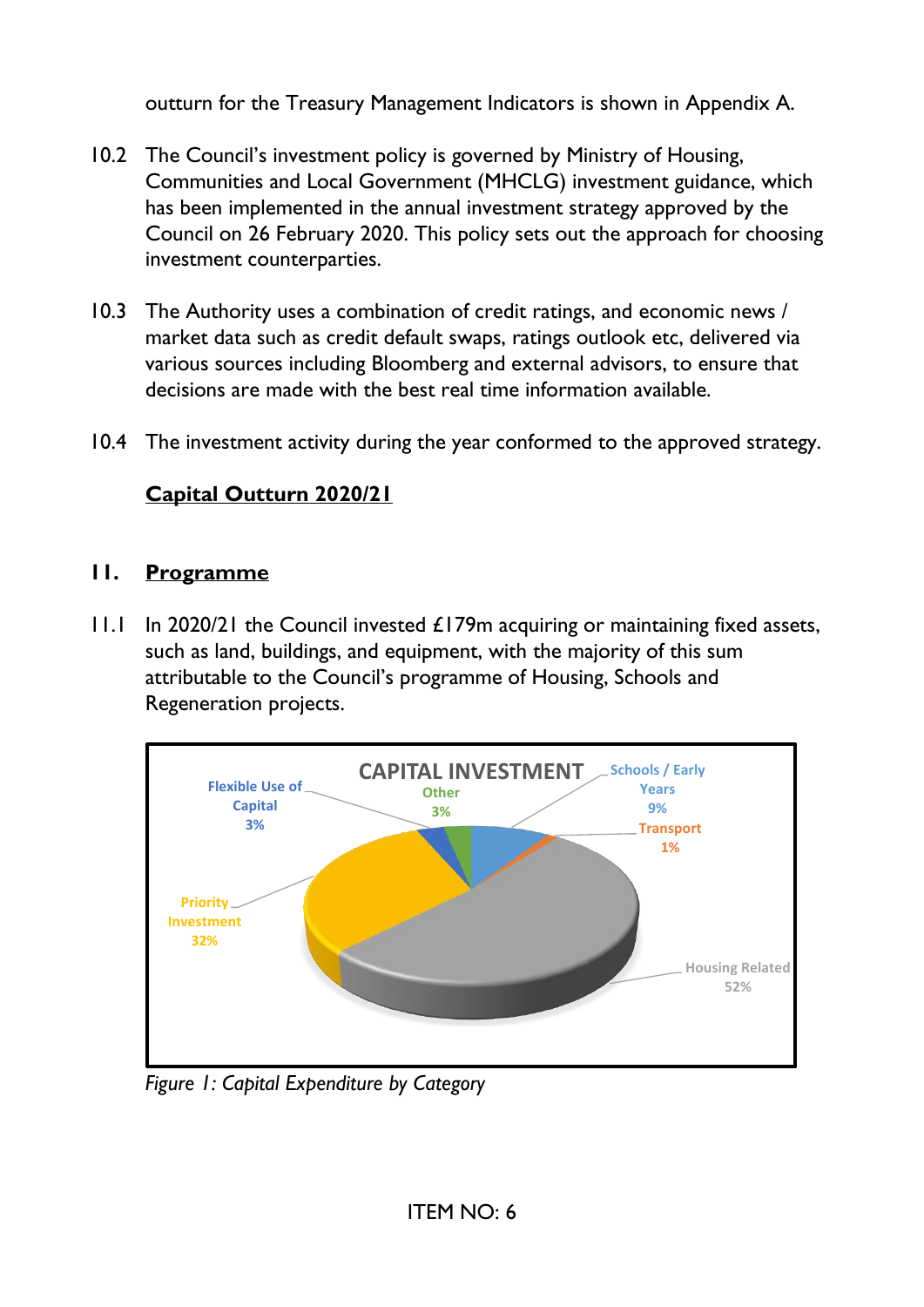- 11.2 Overall capital spend was £1.91m lower than the 2020/21 forecast outturn, as detailed in Table 6 below. The significant contributors to the variances were:
	- Priority Investment forecast was higher than expected, with the acquisitions at Penhall Road in relation to Charlton Riverside the major driver.
	- Housing Investment (HRA) in its existing stock was £4.9m lower than forecast, the ability to undertake work was significantly impacted by Covid and associated controls.
	- Housing Development (HRA) reported an outturn £15.34m lower than forecast, as above with the impact of Covid resulted in a material reduction in the ability to progress schemes both on site and in design / planning stage

| <b>Programme</b>                    | <b>Forecast</b><br>2020/21 | <b>Actual</b><br>2020/21 | <b>Variance</b><br>2020/21 |
|-------------------------------------|----------------------------|--------------------------|----------------------------|
|                                     | $\mathbf{f}$ m             | $\mathbf{f}$ m           | $\mathbf{f}$ m             |
| <b>Priority Investment</b>          | 34.64                      | 58.12                    | 23.48                      |
| <b>Schools / Early Years</b>        | 16.45                      | 16.44                    | (0.01)                     |
| Transformation                      | 7.44                       | 5.38                     | (2.06)                     |
| Property                            | 3.85                       | .4                       | (2.44)                     |
| <b>Flexible Use</b>                 | 5.86                       | 4.70                     | (1.16)                     |
| Housing Investment (GF)             | 2.00                       | 1.08                     | (0.92)                     |
| Housing Development (GF)            | 38.00                      | 39.45                    | 1.45                       |
| <b>Sub-total General Fund</b>       | 108.24                     | 126.58                   | 18.35                      |
| Housing Investment (HRA)            | 39.96                      | 35.05                    | (4.91)                     |
| <b>Housing Development</b><br>(HRA) | 32.56                      | 17.22                    | (15.34)                    |
| <b>Sub-total Housing</b>            | 72.52                      | 52.27                    | (20.25)                    |
| <b>Revenue Account</b>              |                            |                          |                            |
| Total                               | 180.76                     | 178.85                   | (1.91)                     |

*Table 6 – 2020/21 Actual Capital Investment vs Forecast Investment* 

# *Priority Investment*

- 11.3 Delivery of this programme during the year was attributable to the following capital schemes:
	- Penhall Road acquisitions part of the Charlton Riverside regeneration zone. Charlton Riverside is set to become a mixed-use quarter.Woolwich Creative District (Woolwich Works) – refurbishment of a collection of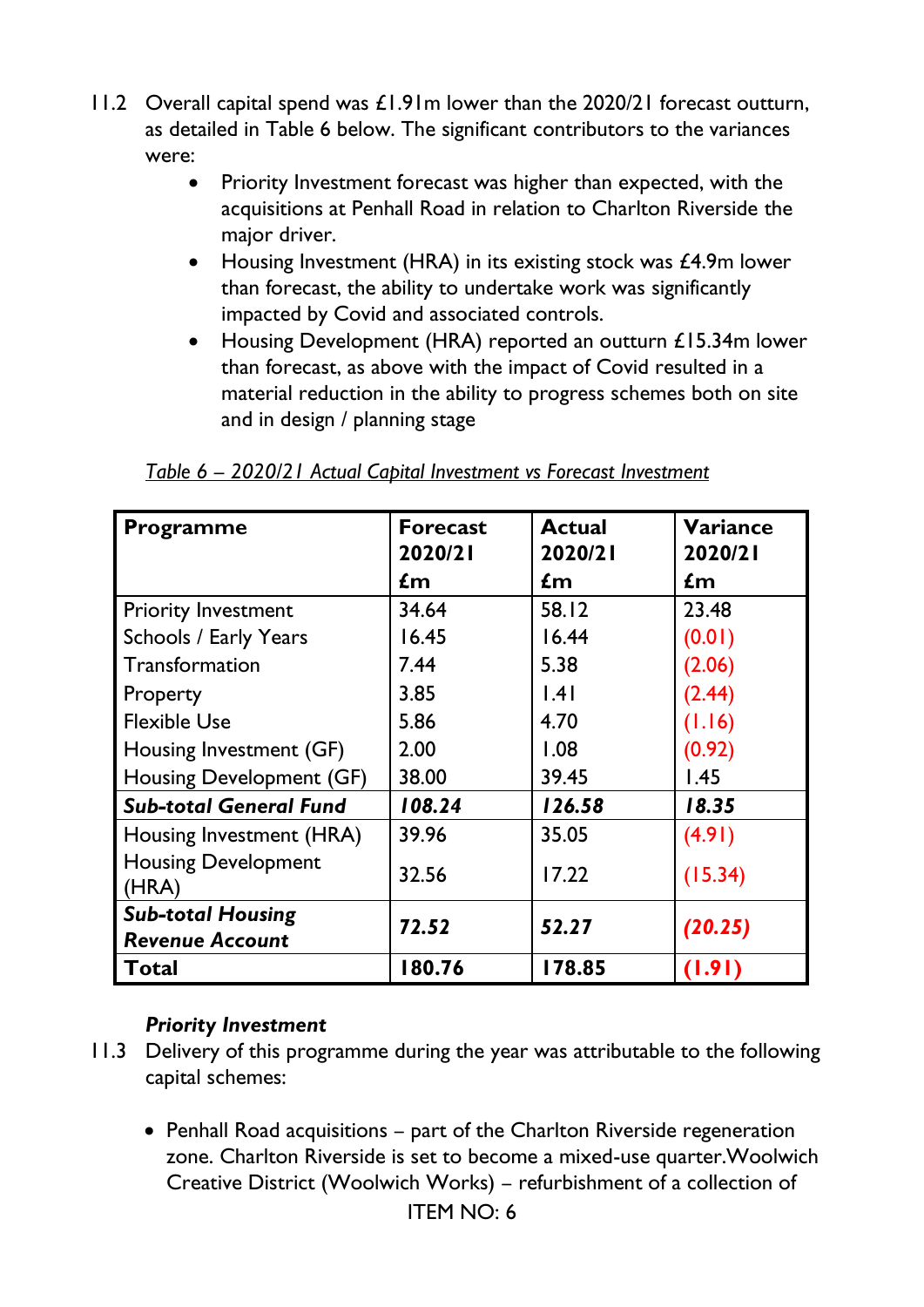buildings on the Royal Arsenal that will be home to a range of cultural organisations

- Woolwich Leisure Centre investment in a new leisure centre in Woolwich Town Centre, which will replace the Waterfront Leisure Centre and provide a new arts venue and community space to encourage the community to be more active.
- Ezra Refurbishment and extension to accommodate Woolwich Common Community Centre
- Plumstead Good Growth series of projects to improve Plumstead High Street and redevelop Plumstead Power Station
- Highways delivery of the TfL funded Local Improvement Plan (LIP) projects and s.106 works (this includes a multi-year investment programme).

### *Schools / Early Years*

- 11.4 Capital activities focused on the delivery of additional pupil places, improvements in facilities and pupil health & wellbeing including:
	- Kidbrooke Park rebuild Construction of a new state-of-the-art school building which will replace the current facilities in September 2021
	- Improvements in facilities Includes the annual Planned Maintenance Programme.
	- SEND places series of projects to create additional SEND places and enhancement of existing learning environments.

### *Transformation*

- 11.5 The transformation programme consists of a range of general fund schemes;
	- Crossrail Council contribution towards the fit-out of the Woolwich Crossrail Station
	- Greenwich Good Growth Fund range of CIL funded schemes across the Borough
	- ICT investment in the Councils ICT hardware
	- Disabled Facilities Grants grants provided to facilitate adaptations to private residences
	- Library & Leisure investment in Libraries and Leisure Centres operated by GLL
	- Vehicle Replacement Programme rolling replacement programme of the Council / GSPlus fleet.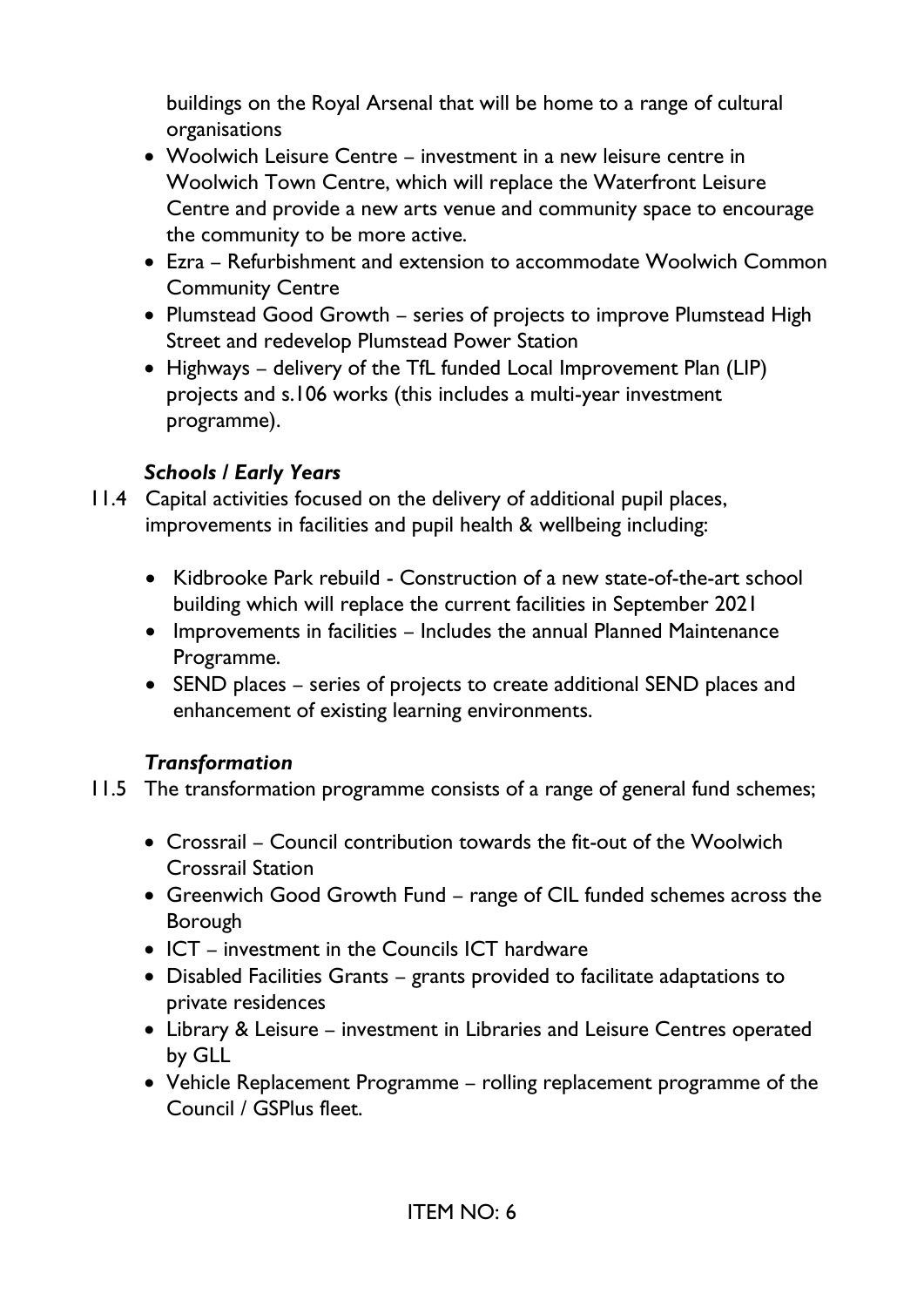#### *Property*

11.6 Capital expenditure within the Property Programme consists of major works undertaken on the Corporate Property Portfolio.

# *Flexible Use*

11.7 Previously approved service transformation costs funded from Capital Receipts utilising a time limited MHCLG directive. These projects will result in long term cash savings and efficiencies in support of the Councils revenue outturn position and MTFS. The capital and revenue impact of the Flexible Use proposals to date is set out in Appendix 2 of this report.

# *Housing Investment*

- 11.8 This programme consists of a large number of schemes, which form the Council's Housing investment priorities. These priorities were delivered using the Investment Principles that were developed and agreed at Cabinet in November 2017 (priority 3 - updated January 2020), as set out below:
	- 1. Keeping residents safe in their homes
	- 2. Worst first and in poor condition
	- 3. Tackling energy efficiency and moving to zero carbon
	- 4. Environmental and estate improvements
	- 5. Maximising supply through development

# *Housing Delivery*

- 11.9 Capital expenditure focused on the Councils direct delivery and grant support to Registered Providers, for the provision of new affordable housing:
	- RTB Acquisitions programme providing temporary accommodation to homeless households
	- Greenwich Builds programme developing new build general needs Housing Revenue Account stock
	- RTB funding to Meridian Home Start and Peabody Trust to provide affordable homes at less than 80% market rent.

# **12 Capital Financing**

12.1 A high level financing breakdown of the 2020/21 capital programme is set out in Figure 2, with further detail in Table 7.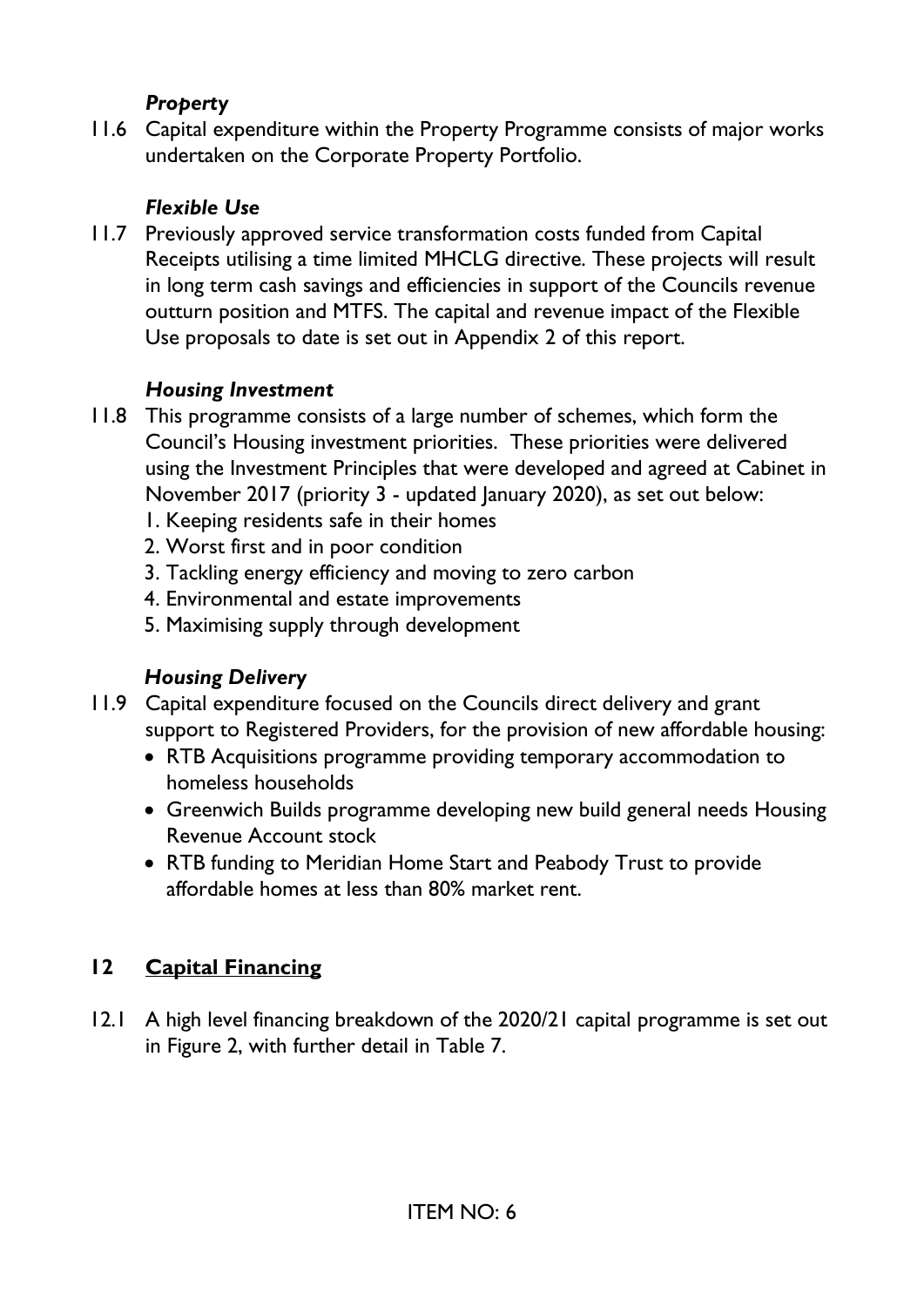*Figure 2: Capital Financing by Type*



### *Capital Receipts*

- 12.2 The Council utilises a 'single capital pot' approach for the deployment of capital receipts within the non-housing General Fund Programme. This is in order to provide flexibility and best use in the deployment of resources.
- 12.3 Right to buy receipts generated from the disposal of Council dwellings are utilised in accordance with the Right to Buy retention agreement and are subject to pooling restrictions.

### *Grants*

- 12.4 The main grants utilised within the financial year were;
	- Basic Needs and School Condition funding from the Department of Education, which was deployed against the Schools and Early Years Programme. Local Implementation Plan (LIP) funding from TfL, which supports a significant proportion of the investment in Transport infrastructure
	- Disabled Facilities Grant, which supports essential adaptations to private residencies
	- Community Infrastructure Levy (CIL) these planning contributions have been utilised for the fit-out of the Woolwich Crossrail Box and to offset the local impact of developments through the Greenwich Good Growth Fund. Financial reporting and governance of the Councils CIL fund is to be aligned to the Capital Programme
	- Affordable Housing Capital Funding a grant from the GLA utilised within the Greenwich Builds Programme for new housing supply.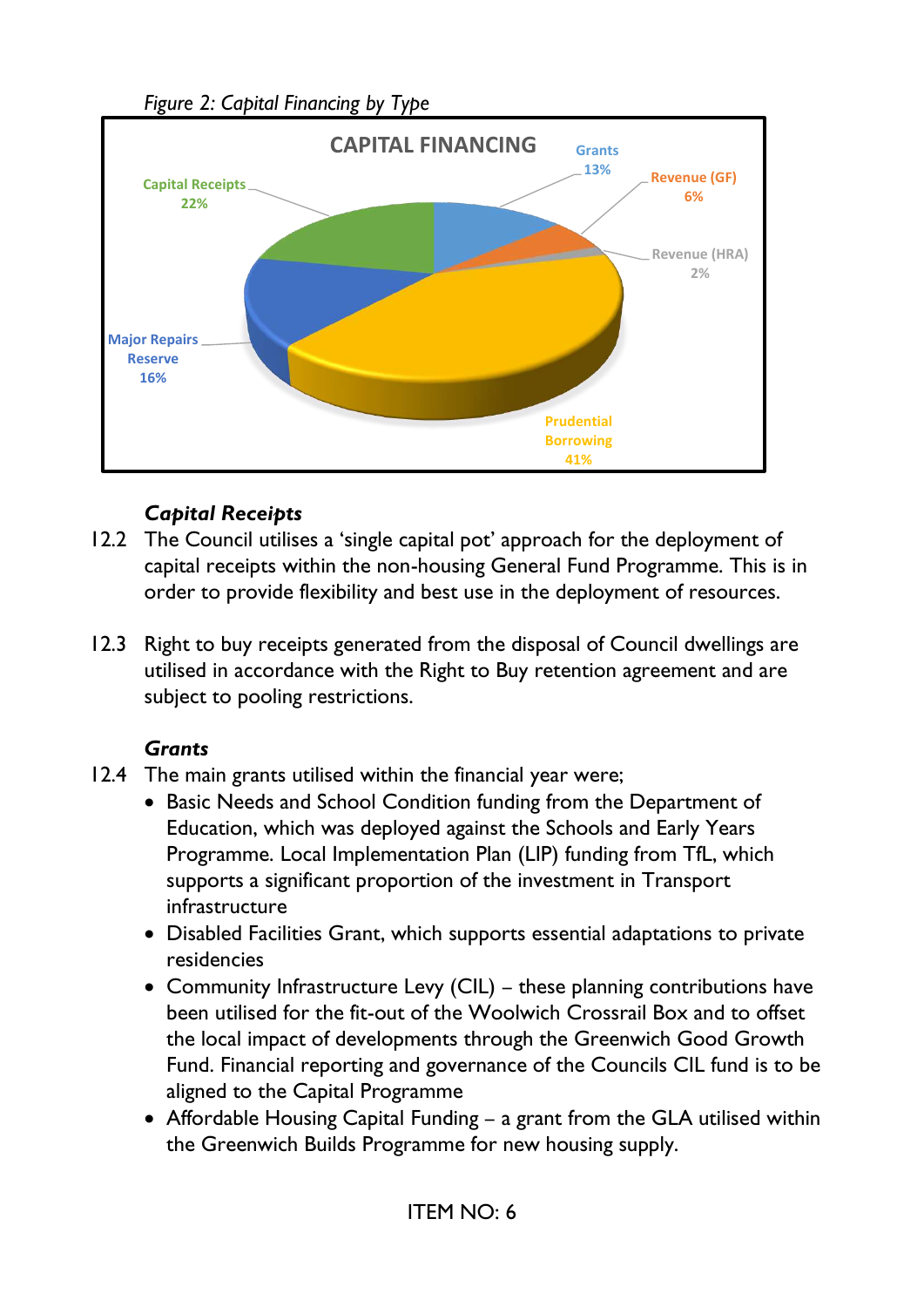• Good Growth Fund – a GLA grant to support local projects, specifically the Plumstead 'Embrace the Change' programme of works.

### *Borrowing*

12.5 The council utilises 'Prudential' borrowing, which is underpinned by identified budgets and revenue streams and assessed on a sustainable basis. During 2020/21 the council utilised internal reserves to fund the prudential borrowing requirement within the capital programme; thereby avoiding external interest charges. This is in accordance with approved treasury management practices.

# *Major Repairs Reserve & Revenue Contributions*

- 12.6 The major repairs reserve is an earmarked reserve within the Housing Revenue Account, which is used specifically for the financing of planned works to maintain and improve the housing stock. Contributions are made to the reserve each year in accordance with the HRA business plan and selffinancing regulations.
- 12.7 Other revenue contributions towards capital expenditure are made from earmarked reserves or one-off contributions from departments or third parties. This may include Section 106 developer contributions, reporting of which is to be aligned to the Capital Programme.

| <b>Resource</b>                  | 2020/21 |
|----------------------------------|---------|
|                                  | £m      |
| Grants                           | 21.94   |
| Capital Receipts                 | 21.42   |
| <b>Revenue Contributions</b>     | 10.49   |
| <b>Prudential Borrowing</b>      | 72.73   |
| <b>Supported Borrowing</b>       | 0.00    |
| <b>Sub-total General Fund</b>    | 126.58  |
| Grants                           | 2.43    |
| Capital Receipts                 | 17.93   |
| <b>Revenue Contributions</b>     | 3.13    |
| Major Repairs Reserve            | 28.78   |
| <b>Prudential Borrowing</b>      | 0.00    |
| <b>Sub-total Housing Revenue</b> | 52.27   |
| Account                          |         |
| Total                            | 178.85  |

*Table 7: Capital Financing 2020/21*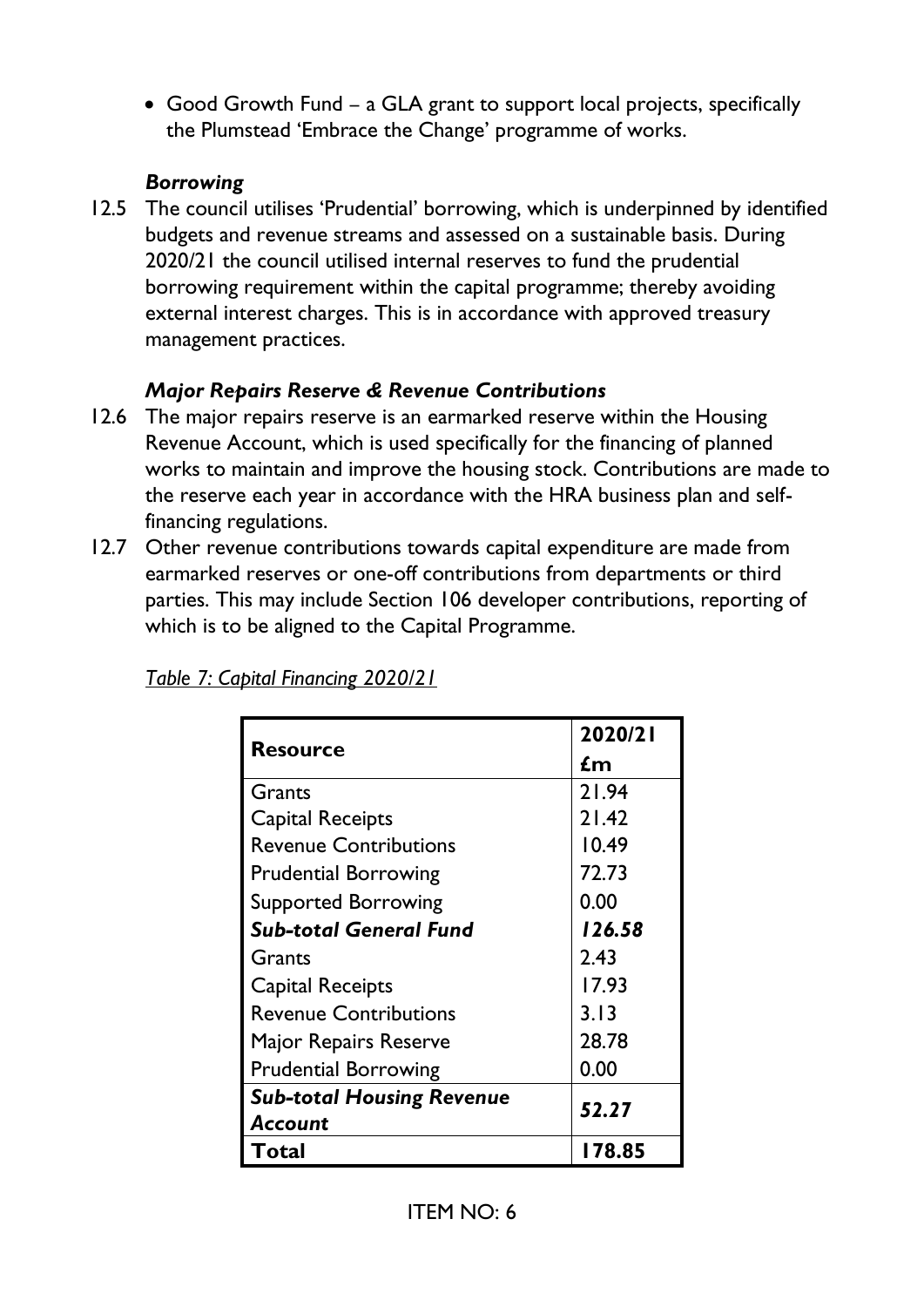#### **13. Covid-19**

- 13.1 The outbreak of covid-19, declaration of a 'Global Pandemic' by the World Health Organisation on 11 March 2020 and subsequent associated events have a range of implications for the Capital Programme.
- 13.2 Additional direct costs have been incurred by contractors due to social distancing requirements, PPE costs, programme prolongation and supply chain interruption. These costs have be reviewed on a project by project basis inline with the contracts and recommended practices Financing for the 2020/21 financial year included the utilisation of  $E2m$  of Covid grant monies to negate the impact on Royal Greenwich's funding projections.

#### **14 Forecast 2021/22**

14.1 Forecasts for 2021/22 and future years will be updated within future reports scheduled in accordance with the Corporate Capital Strategy.

#### 15. **Available Options**

- 15.1 Option 1 Note the report
- 15.2 Option 2 note the contents of this report and recommend changes.

#### 16. **Preferred Option**

16.1 Option 1 – Note the report

#### 17. **Reasons for Recommendations**

17.1 The report provides a position statement for the 2020/21 financial year and reflects the Treasury Management and Capital activities undertaken in accordance with previous decisions.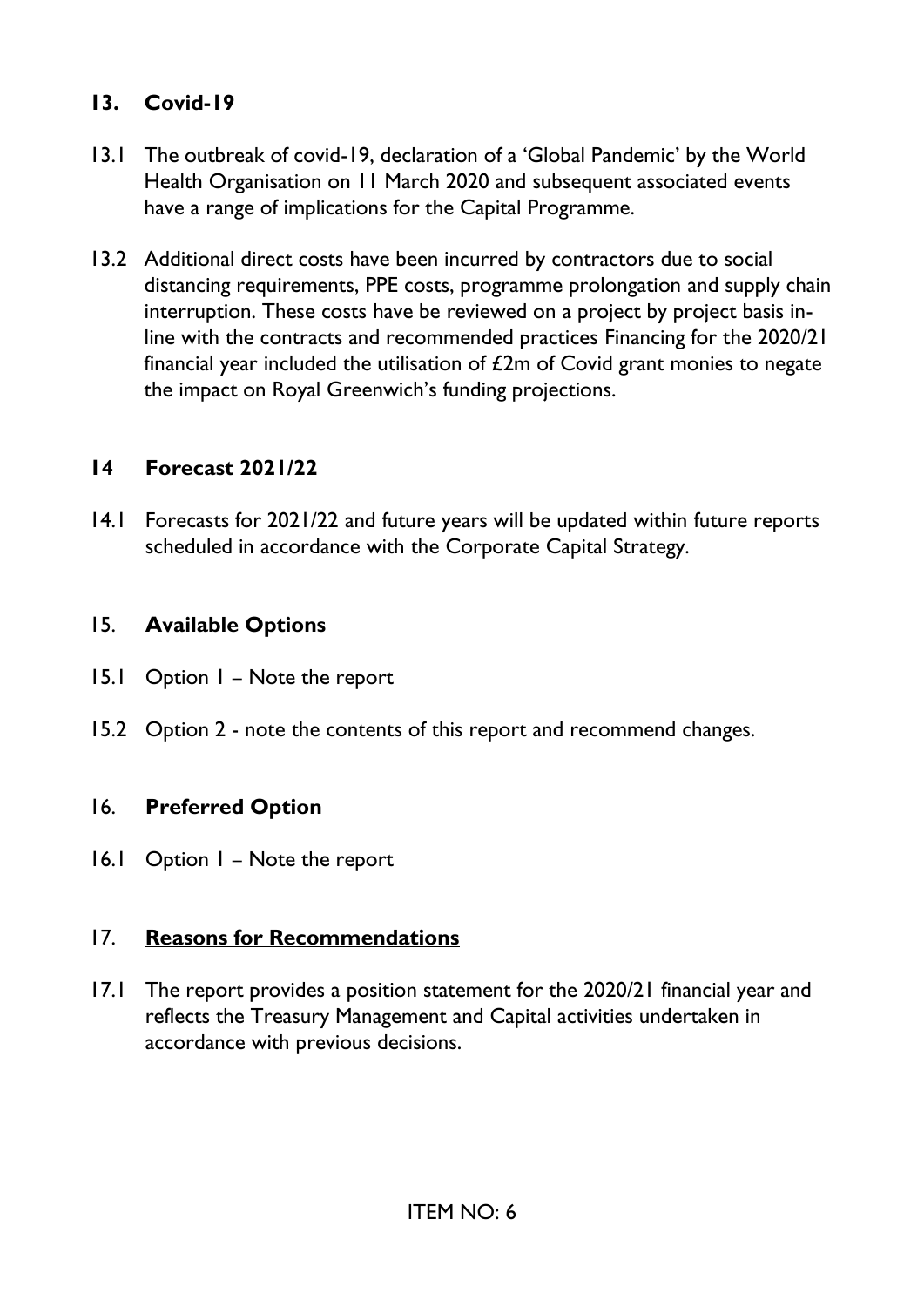# 18. **Consultation Results**

18.1 No consultation has been undertaken.

| <b>Issue</b>                               | <b>Implications</b>                                                                                                                                                                                                                                                                                                                                 | <b>Sign-off</b>                                                                                   |
|--------------------------------------------|-----------------------------------------------------------------------------------------------------------------------------------------------------------------------------------------------------------------------------------------------------------------------------------------------------------------------------------------------------|---------------------------------------------------------------------------------------------------|
| <b>Legal including</b><br>Human Rights Act | Under Section 151 of the Local<br>Government Act 1972, the Section 151<br>Officer has statutory duties in relation to<br>the financial administration and<br>stewardship of the Authority, including<br>securing effective arrangements for<br>treasury management.<br>The Local Government Act 2003 sets the<br>legal framework within which local | John Scarborough,<br>Director of<br>Legal Services,<br>3 September 2021                           |
| <b>Finance and</b>                         | government may undertake capital<br>investments.<br>There are no detailed legal implications<br>arising from the report which is for<br>noting only<br>The report sets out the 2020/21                                                                                                                                                              | Michael                                                                                           |
| other resources                            | Treasury and Capital Outturn position,                                                                                                                                                                                                                                                                                                              | Horbatchewskyj                                                                                    |
|                                            | which have no direct financial                                                                                                                                                                                                                                                                                                                      | Accountancy                                                                                       |
|                                            | implications.                                                                                                                                                                                                                                                                                                                                       | <b>Business Change</b><br>Manager (P&I)                                                           |
|                                            |                                                                                                                                                                                                                                                                                                                                                     | 31/08/2021                                                                                        |
| <b>Equalities</b>                          | The decisions recommended through this<br>paper have a remote or low relevance to<br>the substance of the Equality Act. There                                                                                                                                                                                                                       | Michael<br>Horbatchewskyj<br>Accountancy                                                          |
|                                            | is no apparent equality impact on end<br>users.                                                                                                                                                                                                                                                                                                     | <b>Business Change</b><br>Manager (P&I)<br>31/08/2021                                             |
| <b>Climate change</b>                      | The decisions recommended through this<br>paper have a remote or low relevance to<br>the substance of the Greenwich Carbon<br>Neutral Plan.                                                                                                                                                                                                         | Michael<br>Horbatchewskyj<br>Accountancy<br><b>Business Change</b><br>Manager (P&I)<br>31/08/2021 |

# 19. **Cross-Cutting Issues and Implications**